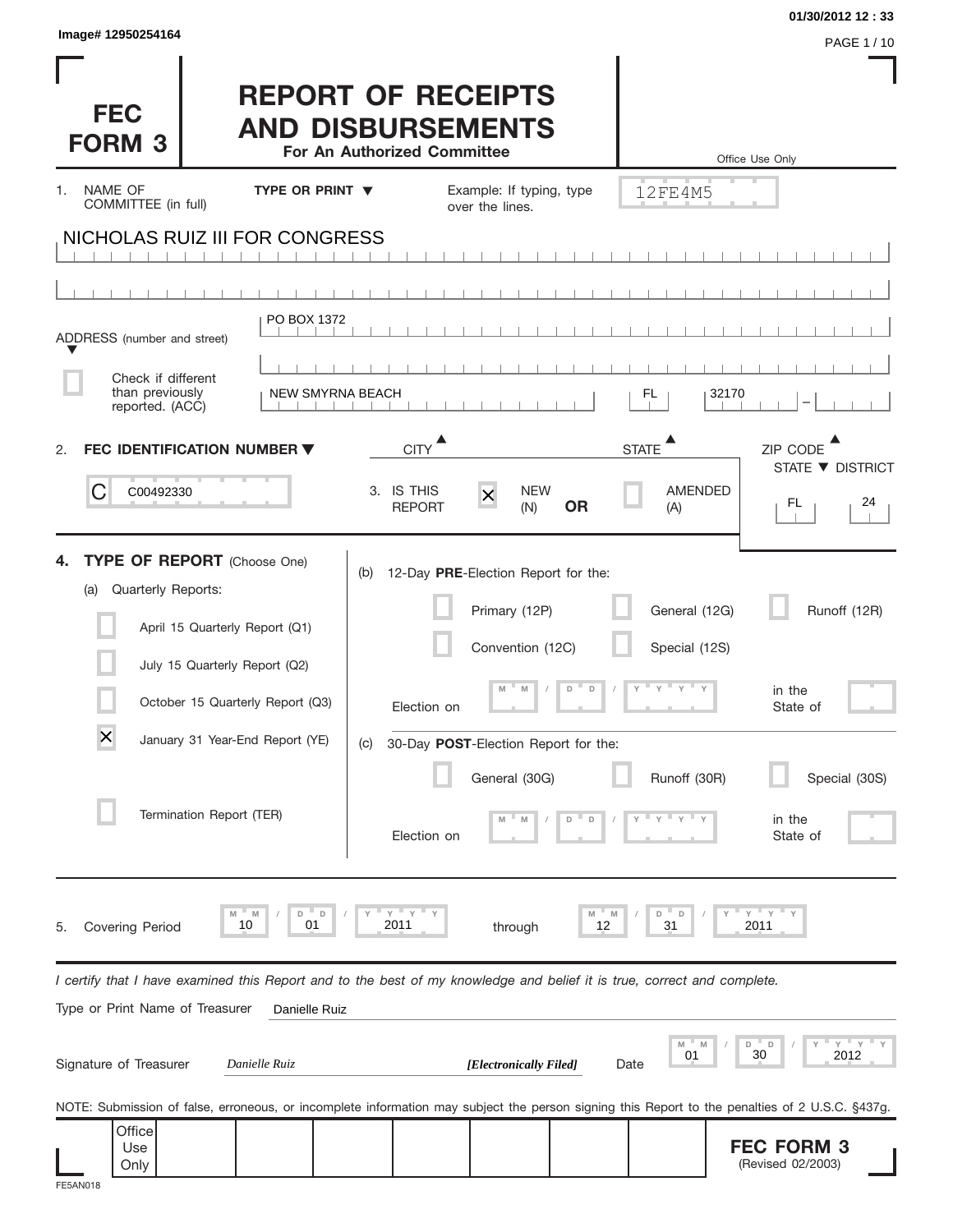|  |  |  | FEC Form 3 (Revised 02/2003) |  |
|--|--|--|------------------------------|--|
|--|--|--|------------------------------|--|

## Write or Type Committee Name

|    |     | Image# 12950254165                                                                                  |                                                      |                                                                                |
|----|-----|-----------------------------------------------------------------------------------------------------|------------------------------------------------------|--------------------------------------------------------------------------------|
|    |     | FEC Form 3 (Revised 02/2003)                                                                        | <b>SUMMARY PAGE</b><br>of Receipts and Disbursements | PAGE 2/10                                                                      |
|    |     | Write or Type Committee Name<br>NICHOLAS RUIZ III FOR CONGRESS                                      |                                                      |                                                                                |
|    |     | M<br>Report Covering the Period:<br>From:                                                           | $Y =$<br>Y<br>M<br>D<br>D<br>10<br>01<br>2011<br>To: | $Y$ <sup><math>=</math></sup><br>$Y =$<br>D<br>D<br>M<br>M<br>31<br>2011<br>12 |
| 6. |     | Net Contributions (other than loans)                                                                | <b>COLUMN A</b><br><b>This Period</b>                | <b>COLUMN B</b><br><b>Election Cycle-to-Date</b>                               |
|    | (a) | <b>Total Contributions</b><br>(other than loans) (from Line 11(e))                                  | 2380.71                                              | 10886.71                                                                       |
|    | (b) | <b>Total Contribution Refunds</b>                                                                   | 0.00                                                 | 0.00                                                                           |
|    | (C) | Net Contributions (other than loans)<br>(subtract Line 6(b) from Line 6(a))                         | 2380.71                                              | 10886.71                                                                       |
| 7. |     | Net Operating Expenditures                                                                          |                                                      |                                                                                |
|    | (a) | <b>Total Operating Expenditures</b>                                                                 | 4497.10                                              | 9862.98                                                                        |
|    | (b) | Total Offsets to Operating<br>Expenditures (from Line 14)                                           | 0.00                                                 | 0.00                                                                           |
|    | (C) | Net Operating Expenditures<br>(subtract Line 7(b) from Line 7(a))                                   | 4497.10                                              | 9862.98                                                                        |
| 8  |     | Cash on Hand at Close of<br>Reporting Period (from Line 27)                                         | 1023.73                                              |                                                                                |
| 9. |     | Debts and Obligations Owed TO<br>the Committee (Itemize all on<br>Schedule C and/or Schedule D)     | 0.00                                                 |                                                                                |
|    |     | 10. Debts and Obligations Owed BY<br>the Committee (Itemize all on<br>Schedule C and/or Schedule D) | 0.00                                                 |                                                                                |

## **For further information contact:**

Federal Election Commission 999 E Street, NW Washington, DC 20463

> Toll Free 800-424-9530 Local 202-694-1100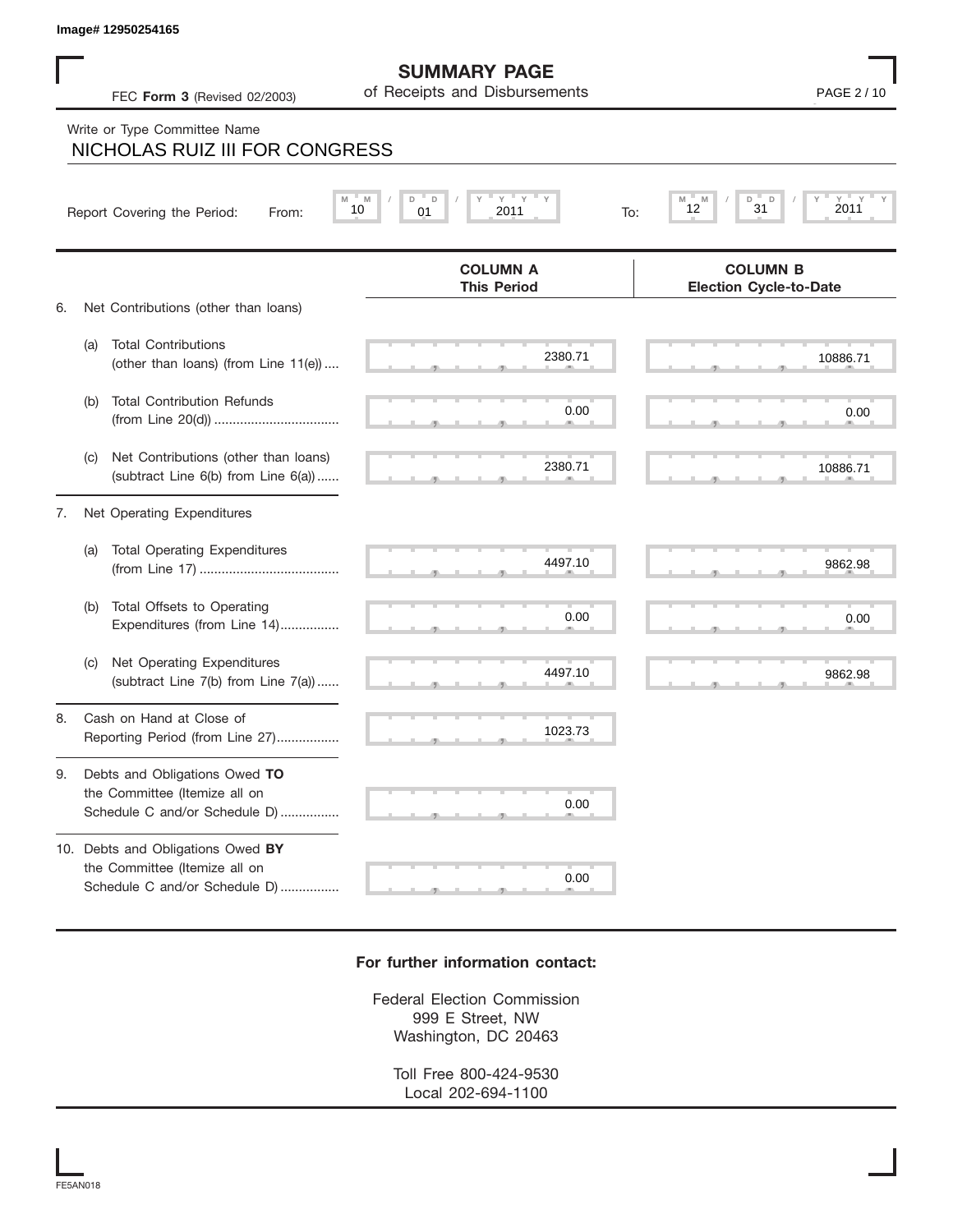| Image# 12950254166                                                            |                                                    |                                                  |
|-------------------------------------------------------------------------------|----------------------------------------------------|--------------------------------------------------|
|                                                                               | <b>DETAILED SUMMARY PAGE</b>                       |                                                  |
| FEC Form 3 (Revised 12/2003)                                                  | of Receipts                                        | PAGE 3/10                                        |
| Write or Type Committee Name                                                  |                                                    |                                                  |
| NICHOLAS RUIZ III FOR CONGRESS                                                |                                                    |                                                  |
|                                                                               |                                                    |                                                  |
| M                                                                             | $Y$ $Y$ $Y$ $Y$<br>M<br>D<br>D<br>01<br>10<br>2011 | M<br>$Y = Y =$<br>D<br>D<br>31<br>12<br>2011     |
| Report Covering the Period:<br>From:                                          | To:                                                |                                                  |
| <b>I. RECEIPTS</b>                                                            | <b>COLUMN A</b><br><b>Total This Period</b>        | <b>COLUMN B</b><br><b>Election Cycle-to-Date</b> |
| 11. CONTRIBUTIONS (other than loans) FROM:                                    |                                                    |                                                  |
| Individuals/Persons Other Than<br>(a)<br><b>Political Committees</b>          |                                                    |                                                  |
| Itemized (use Schedule A)<br>(i)                                              | 550.00                                             | 763.93                                           |
| (ii)                                                                          | 1830.71                                            | 10122.78                                         |
| (iii) TOTAL of contributions<br>from individuals                              | 2380.71                                            | 10886.71                                         |
|                                                                               | 0.00                                               | 0.00                                             |
| Political Party Committees<br>(b)<br><b>Other Political Committees</b><br>(c) |                                                    |                                                  |
|                                                                               | 0.00                                               | 0.00                                             |
| (d)                                                                           | 0.00                                               | 0.00                                             |
| TOTAL CONTRIBUTIONS<br>(e)<br>(other than loans)                              |                                                    |                                                  |
| (add Lines 11(a)(iii), (b), (c), and (d))                                     | 2380.71                                            | 10886.71                                         |
| 12. TRANSFERS FROM OTHER                                                      |                                                    |                                                  |
| AUTHORIZED COMMITTEES                                                         | 0.00                                               | 0.00                                             |
| 13. LOANS:                                                                    |                                                    |                                                  |
| Made or Guaranteed by the<br>(a)                                              | 0.00                                               | 0.00                                             |
|                                                                               | 0.00                                               | 0.00                                             |
| (b)<br><b>TOTAL LOANS</b><br>(c)                                              |                                                    |                                                  |
| (add Lines 13(a) and (b))                                                     | 0.00                                               | 0.00                                             |
| 14. OFFSETS TO OPERATING                                                      |                                                    |                                                  |
| <b>EXPENDITURES</b>                                                           | 0.00                                               | 0.00                                             |
| (Refunds, Rebates, etc.)                                                      |                                                    |                                                  |
| 15. OTHER RECEIPTS                                                            | 0.00                                               |                                                  |
|                                                                               |                                                    | 0.00                                             |
| 16. TOTAL RECEIPTS (add Lines<br>11(e), 12, 13(c), 14, and 15)                | 2380.71                                            |                                                  |
| (Carry Total to Line 24, page 4)                                              |                                                    | 10886.71                                         |

I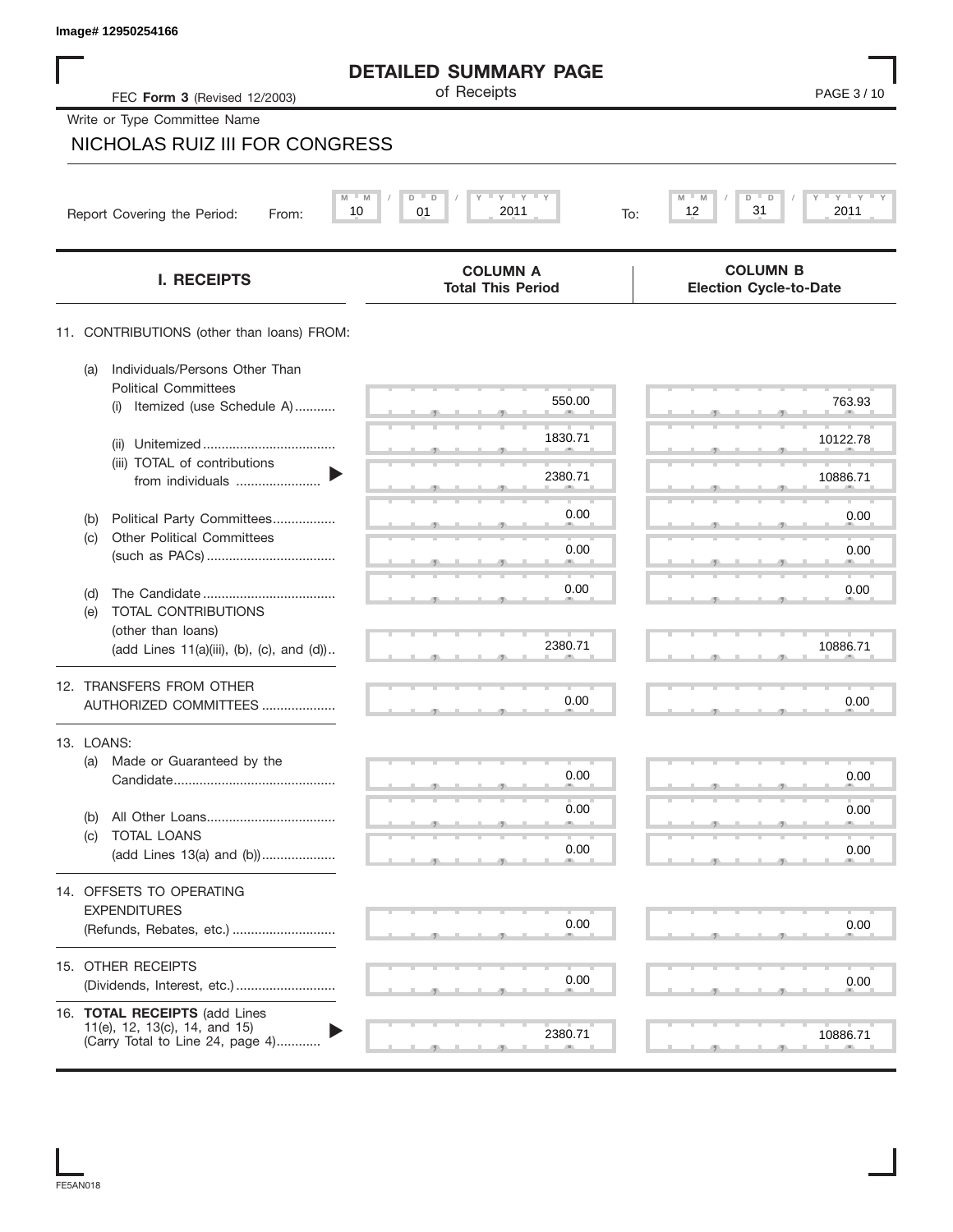S S S , , . S S S , , . S S S , , . S S S , , . S S S , , . S S S , , .  $\overline{S}$  s  $\overline{S}$  ,  $\overline{S}$  ,  $\overline{S}$  ,  $\overline{S}$  ,  $\overline{S}$  ,  $\overline{S}$  ,  $\overline{S}$  ,  $\overline{S}$  ,  $\overline{S}$  ,  $\overline{S}$  ,  $\overline{S}$  ,  $\overline{S}$  ,  $\overline{S}$  ,  $\overline{S}$  ,  $\overline{S}$  ,  $\overline{S}$  ,  $\overline{S}$  ,  $\overline{S}$  ,  $\overline{S}$  , S S S , , . S S S , , . S S S , , . S S S , , . S S S , , . S S S , , . S S S , , . S S S , , . S S S , , . S S S , , . S S S , , . S S S , , . S S S S S S **COLUMN B Election Cycle-to-Date COLUMN A Total This Period** 17. OPERATING EXPENDITURES.................... 18. TRANSFERS TO OTHER AUTHORIZED COMMITTEES ..................... 19. LOAN REPAYMENTS: (a) Of Loans Made or Guaranteed by the Candidate ................................. (b) Of All Other Loans .............................. (c) TOTAL LOAN REPAYMENTS (add Lines 19(a) and (b)) ..................... 20. REFUNDS OF CONTRIBUTIONS TO: (a) Individuals/Persons Other Than Political Committees ................. (b) Political Party Committees.................. (c) Other Political Committees (such as PACs) .................................... (d) TOTAL CONTRIBUTION REFUNDS (add Lines 20(a), (b), and (c)).............. 21. OTHER DISBURSEMENTS ......................... 22. **TOTAL DISBURSEMENTS**   $(\text{add Lines 17}, 18, 19(c), 20(d), \text{and } 21)$ **II. DISBURSEMENTS** FEC **Form 3** (Revised 02/2003) **COMPOSE 19 (10)** Of Disbursements **PAGE 4** / 10 , , . , , . **EXERCUS FROM A CONTROL CONTROL CONTROL CONTROL CONTROL CONTROL CONTROL CONTROL CONTROL CONTROL CONTROL CONTROL CONTROL CONTROL CONTROL CONTROL CONTROL CONTROL CONTROL CONTROL CONTROL CONTROL CONTROL CONTROL CONTROL CONT** 

**DETAILED SUMMARY PAGE**

## **III. CASH SUMMARY**

|                                               |  |  |  | 3140.12 |
|-----------------------------------------------|--|--|--|---------|
|                                               |  |  |  | 2380.71 |
|                                               |  |  |  | 5520.83 |
|                                               |  |  |  | 4497.10 |
| 27. CASH ON HAND AT CLOSE OF REPORTING PERIOD |  |  |  | 1023.73 |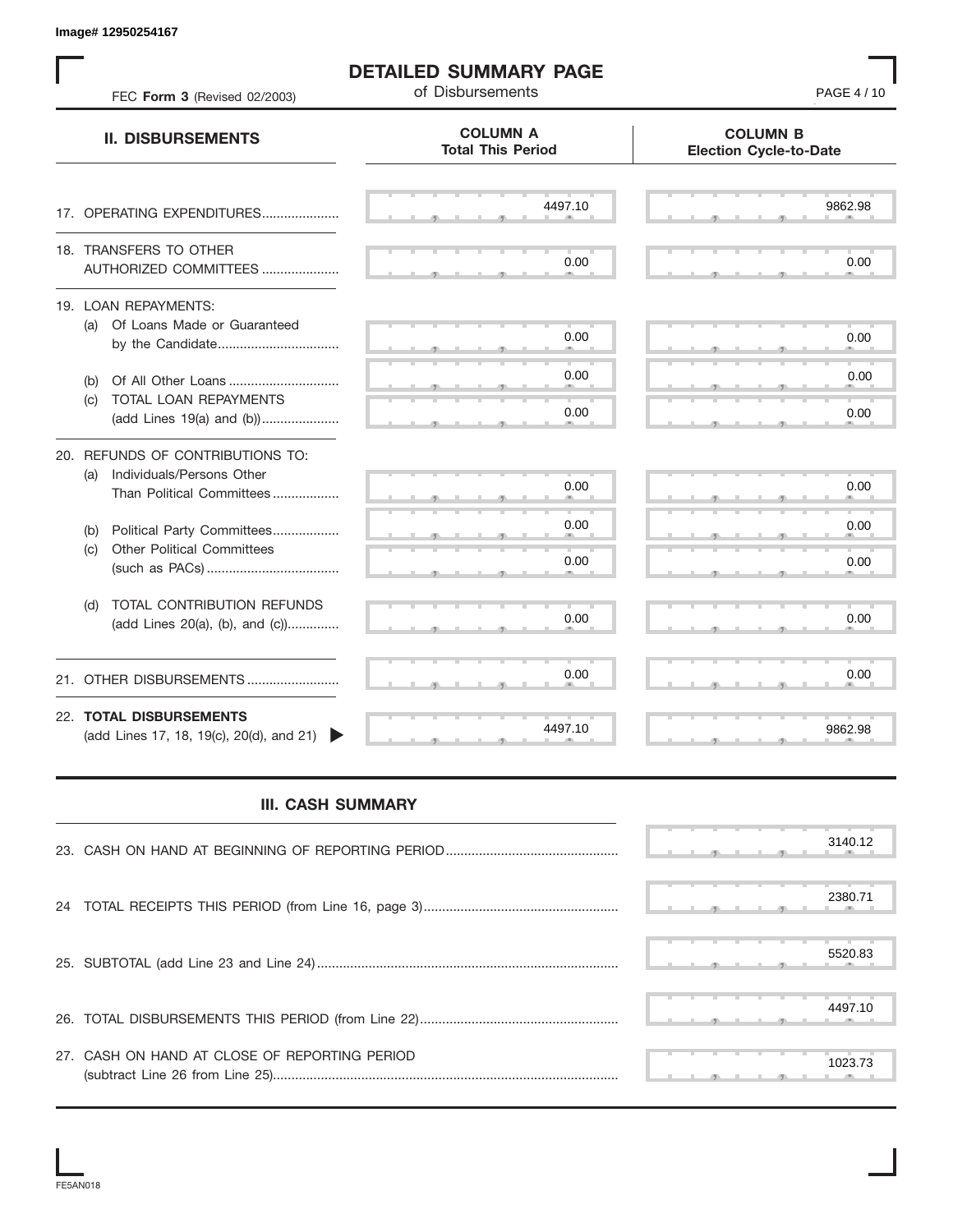|                                                                                                                                           | Image# 12950254168                                                   |                                         |                                                      |                                                                                                                                                |  |  |  |
|-------------------------------------------------------------------------------------------------------------------------------------------|----------------------------------------------------------------------|-----------------------------------------|------------------------------------------------------|------------------------------------------------------------------------------------------------------------------------------------------------|--|--|--|
|                                                                                                                                           | <b>SCHEDULE A (FEC Form 3)</b><br><b>ITEMIZED RECEIPTS</b>           |                                         | Use separate schedule(s)<br>for each category of the | <b>PAGE</b><br>5<br><b>OF</b><br>10<br>FOR LINE NUMBER:<br>(check only one)<br>$\overline{\mathsf{x}}$<br>11a<br>11 <sub>b</sub><br>11c<br>11d |  |  |  |
| Any information copied from such Reports and Statements may not be sold or used by any person for the purpose of soliciting contributions |                                                                      |                                         | Detailed Summary Page                                | 12<br>13a<br>14<br>13 <sub>b</sub><br>15                                                                                                       |  |  |  |
|                                                                                                                                           |                                                                      |                                         |                                                      | or for commercial purposes, other than using the name and address of any political committee to solicit contributions from such committee.     |  |  |  |
|                                                                                                                                           | NAME OF COMMITTEE (In Full)<br><b>NICHOLAS RUIZ III FOR CONGRESS</b> |                                         |                                                      |                                                                                                                                                |  |  |  |
| Α.                                                                                                                                        | Full Name (Last, First, Middle Initial)<br><b>William Calvin</b>     | Date of Receipt                         |                                                      |                                                                                                                                                |  |  |  |
|                                                                                                                                           | Mailing Address 725 9th Ave<br>Apt# 2605                             |                                         | Y FY FY FY<br>$M - M$<br>$D$ $D$<br>2011<br>11<br>06 |                                                                                                                                                |  |  |  |
|                                                                                                                                           | City<br>Seattle                                                      | State<br><b>WA</b>                      | Zip Code<br>98104                                    | Transaction ID: SA11AI.5288                                                                                                                    |  |  |  |
|                                                                                                                                           | FEC ID number of contributing<br>federal political committee.        | C                                       |                                                      | Amount of Each Receipt this Period                                                                                                             |  |  |  |
|                                                                                                                                           | Name of Employer<br>University of Washington                         | Occupation<br>professor                 |                                                      | 500.00<br>ab                                                                                                                                   |  |  |  |
|                                                                                                                                           | Receipt For: 2012<br>Primary<br>General<br>Other (specify)           | Election Cycle-to-Date                  |                                                      |                                                                                                                                                |  |  |  |
| В.                                                                                                                                        | Full Name (Last, First, Middle Initial)<br>Veronica McClaskey        |                                         |                                                      | Date of Receipt                                                                                                                                |  |  |  |
|                                                                                                                                           | Mailing Address 6112 NW El Rey Dr.                                   |                                         |                                                      | Y TY TY TY<br>$M - M$<br>$D$ $D$<br>11<br>06<br>2011                                                                                           |  |  |  |
|                                                                                                                                           | City<br>Camas                                                        | State<br>Zip Code<br><b>WA</b><br>98607 |                                                      | Transaction ID: SA11AI.5314                                                                                                                    |  |  |  |
|                                                                                                                                           | FEC ID number of contributing<br>federal political committee.        | C                                       |                                                      | Amount of Each Receipt this Period                                                                                                             |  |  |  |
|                                                                                                                                           | Name of Employer<br>none                                             | Occupation<br>mom/homemaker             |                                                      | 50.00<br>ab                                                                                                                                    |  |  |  |
|                                                                                                                                           | Receipt For: 2012<br>General<br>Primary<br>Other (specify)           |                                         | Election Cycle-to-Date<br>225.00                     |                                                                                                                                                |  |  |  |
|                                                                                                                                           | Full Name (Last, First, Middle Initial)                              |                                         |                                                      | Date of Receipt                                                                                                                                |  |  |  |
| С.                                                                                                                                        | <b>Mailing Address</b>                                               |                                         |                                                      | Y L Y L Y L Y<br>$M - M$<br>$D$ $D$                                                                                                            |  |  |  |
|                                                                                                                                           | City                                                                 | State                                   | Zip Code                                             |                                                                                                                                                |  |  |  |
|                                                                                                                                           | FEC ID number of contributing<br>federal political committee.        | C                                       |                                                      | Amount of Each Receipt this Period                                                                                                             |  |  |  |
|                                                                                                                                           | Name of Employer                                                     | Occupation                              |                                                      |                                                                                                                                                |  |  |  |
|                                                                                                                                           | Receipt For:<br>Primary<br>General<br>Other (specify)                | Election Cycle-to-Date                  |                                                      |                                                                                                                                                |  |  |  |
|                                                                                                                                           |                                                                      |                                         |                                                      | 550.00<br>550.00                                                                                                                               |  |  |  |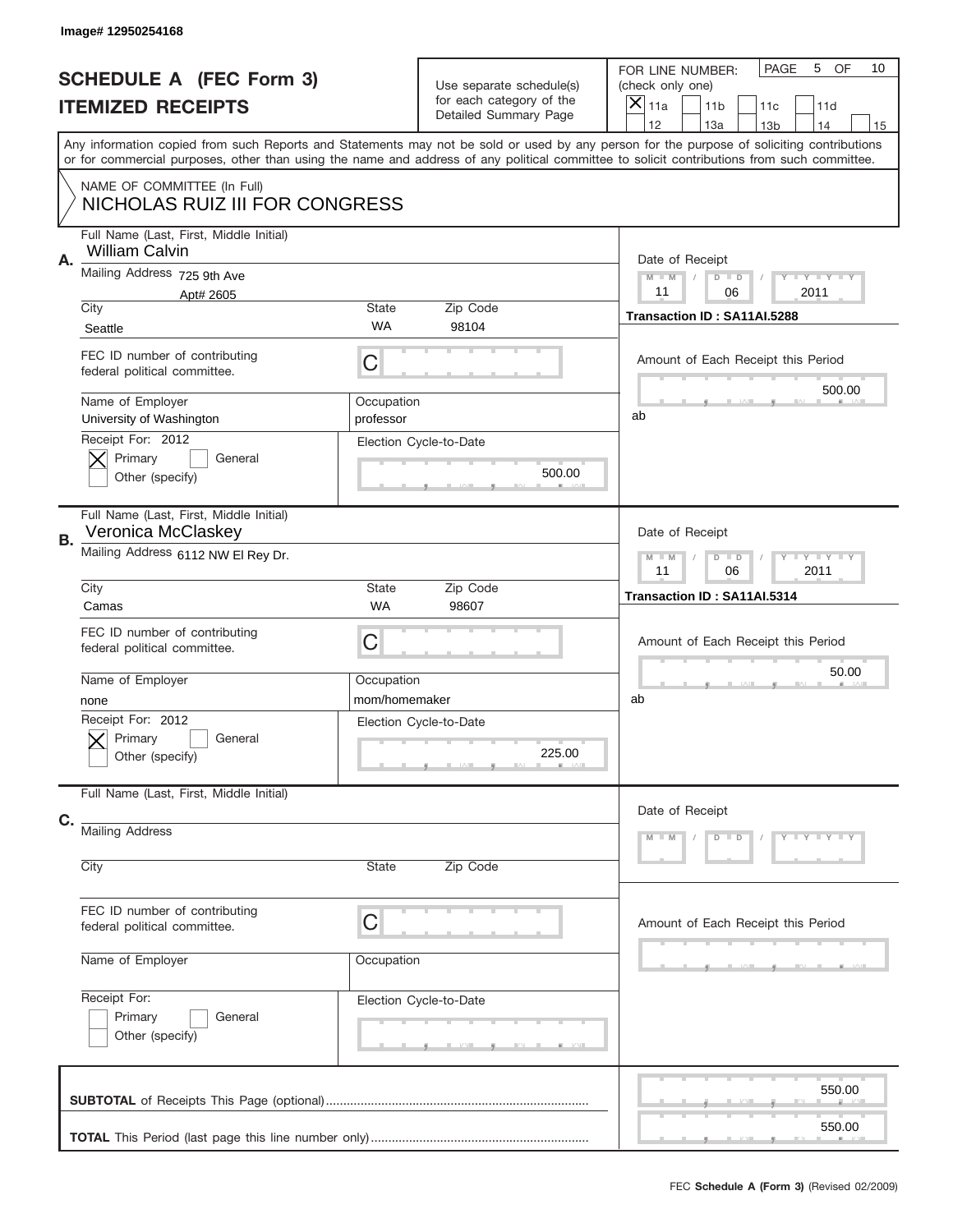|           | Image# 12950254169                                                                                                                                                                                                                                                                      |                                                                                     |                                         |                                                                                                                                |  |
|-----------|-----------------------------------------------------------------------------------------------------------------------------------------------------------------------------------------------------------------------------------------------------------------------------------------|-------------------------------------------------------------------------------------|-----------------------------------------|--------------------------------------------------------------------------------------------------------------------------------|--|
|           | <b>SCHEDULE B (FEC Form 3)</b><br><b>ITEMIZED DISBURSEMENTS</b>                                                                                                                                                                                                                         | Use separate schedule(s)<br>for each category of the<br>Detailed Summary Page       |                                         | 10<br>6<br>PAGE<br>OF<br>FOR LINE NUMBER:<br>(check only one)<br>$ \boldsymbol{\times} $<br>17<br>18<br>19a<br>19 <sub>b</sub> |  |
|           | Any information copied from such Reports and Statements may not be sold or used by any person for the purpose of soliciting contributions<br>or for commercial purposes, other than using the name and address of any political committee to solicit contributions from such committee. |                                                                                     |                                         | 21<br>20a<br>20 <sub>b</sub><br>20 <sub>c</sub>                                                                                |  |
|           | NAME OF COMMITTEE (In Full)<br><b>NICHOLAS RUIZ III FOR CONGRESS</b>                                                                                                                                                                                                                    |                                                                                     |                                         |                                                                                                                                |  |
|           | Full Name (Last, First, Middle Initial)<br><b>Florida Democratic Party</b>                                                                                                                                                                                                              |                                                                                     |                                         | Date of Disbursement<br><b>TANK TANK</b><br>$M - M$<br>$D$ $D$                                                                 |  |
|           | Mailing Address 214 SOUTH BRONOUGH STREET                                                                                                                                                                                                                                               |                                                                                     |                                         | 2011<br>13<br>10                                                                                                               |  |
|           | City<br>State<br>FL<br>Tallahassee                                                                                                                                                                                                                                                      | Zip Code<br>32301                                                                   |                                         | Amount of Each Disbursement this Period                                                                                        |  |
|           | Purpose of Disbursement<br>state convention                                                                                                                                                                                                                                             |                                                                                     |                                         | 400.00                                                                                                                         |  |
|           | Candidate Name                                                                                                                                                                                                                                                                          |                                                                                     |                                         | Transaction ID: SB17.5442                                                                                                      |  |
|           | Disbursement For: 2012<br>Office Sought:<br>House<br>Primary<br>Senate<br>Other (specify)<br>President<br>District:<br>State:                                                                                                                                                           | General                                                                             | Type                                    |                                                                                                                                |  |
|           | Full Name (Last, First, Middle Initial)                                                                                                                                                                                                                                                 |                                                                                     |                                         |                                                                                                                                |  |
| <b>B.</b> | Hyatt                                                                                                                                                                                                                                                                                   |                                                                                     |                                         | Date of Disbursement<br>$\cdots$ $\gamma$ $\cdots$ $\gamma$ $\cdots$<br>$M$ =<br>D<br>M<br>D                                   |  |
|           | Mailing Address 2799 Jefferson Davis Hwy.                                                                                                                                                                                                                                               | 2011<br>10<br>18                                                                    |                                         |                                                                                                                                |  |
|           | City<br>State<br><b>VA</b><br>Arlington                                                                                                                                                                                                                                                 |                                                                                     | Amount of Each Disbursement this Period |                                                                                                                                |  |
|           | Purpose of Disbursement<br>travel                                                                                                                                                                                                                                                       |                                                                                     |                                         | 823.56<br>Transaction ID: SB17.5454                                                                                            |  |
|           | Candidate Name                                                                                                                                                                                                                                                                          | Category/<br>Type                                                                   |                                         |                                                                                                                                |  |
|           | Disbursement For: 2012<br>Office Sought:<br>House<br>Primary<br>Senate<br>Other (specify)<br>President                                                                                                                                                                                  | General                                                                             |                                         |                                                                                                                                |  |
|           | State:<br>District:<br>Full Name (Last, First, Middle Initial)                                                                                                                                                                                                                          |                                                                                     |                                         |                                                                                                                                |  |
|           | c. Hyatt                                                                                                                                                                                                                                                                                | Date of Disbursement<br>γ <sup>=</sup> γ <sup>=</sup> γ <sup>=</sup> γ<br>$-M$<br>D |                                         |                                                                                                                                |  |
|           | Mailing Address 2799 Jefferson Davis Hwy.                                                                                                                                                                                                                                               | $\mathsf D$<br>10<br>2011<br>31                                                     |                                         |                                                                                                                                |  |
|           | City<br><b>State</b><br>Arlington<br><b>VA</b>                                                                                                                                                                                                                                          | Zip Code<br>22202                                                                   |                                         | Amount of Each Disbursement this Period                                                                                        |  |
|           | Purpose of Disbursement<br>travel                                                                                                                                                                                                                                                       |                                                                                     | 124.55                                  |                                                                                                                                |  |
|           | Candidate Name                                                                                                                                                                                                                                                                          |                                                                                     |                                         | Transaction ID: SB17.5481                                                                                                      |  |
|           | Office Sought:<br>Disbursement For: 2012<br>House<br>Senate<br>Primary<br>President<br>Other (specify)<br>State:<br>District:                                                                                                                                                           | General                                                                             |                                         |                                                                                                                                |  |
|           |                                                                                                                                                                                                                                                                                         |                                                                                     |                                         | 1348.11                                                                                                                        |  |
|           |                                                                                                                                                                                                                                                                                         |                                                                                     |                                         |                                                                                                                                |  |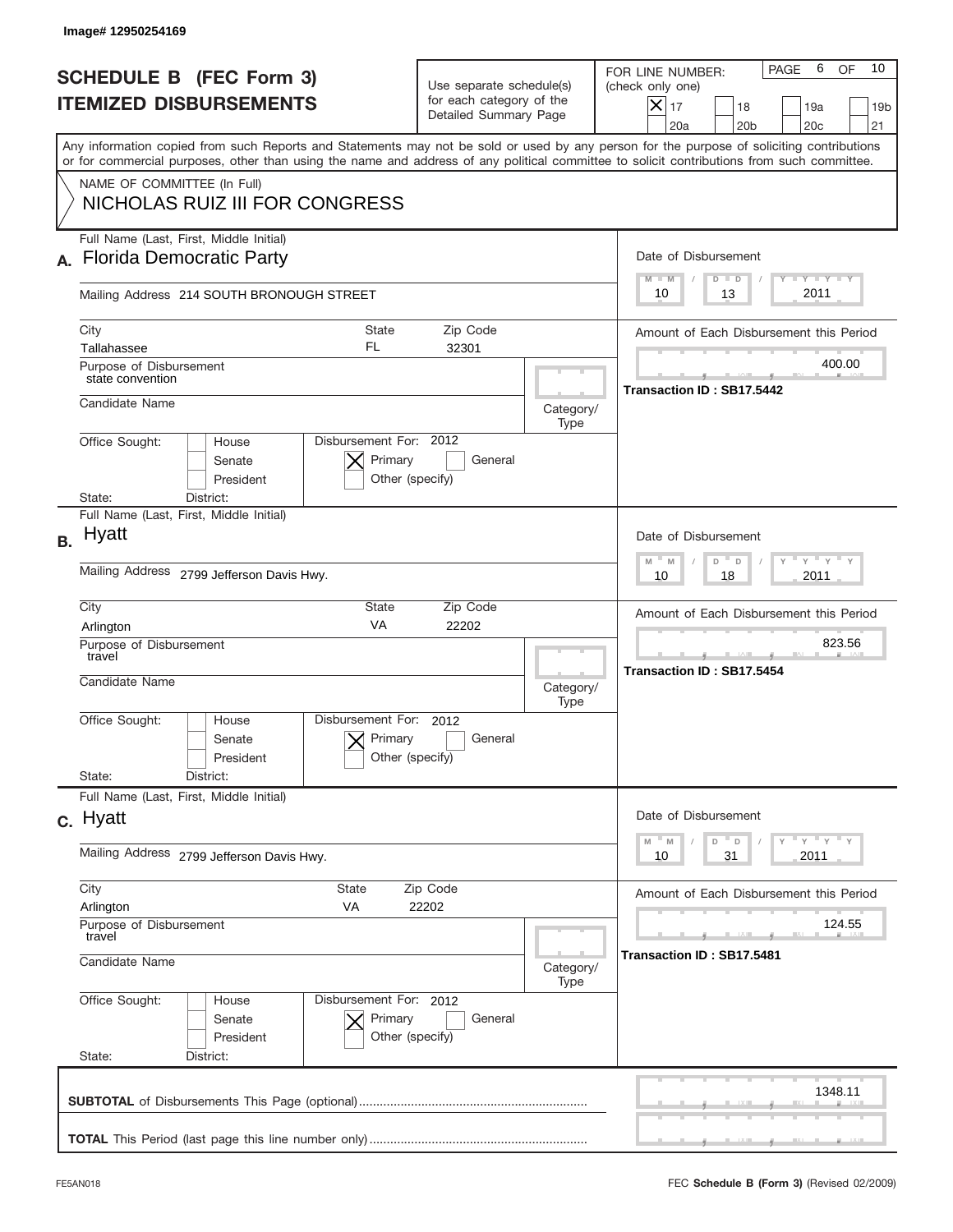|           | Image# 12950254170                                                                                                                                                                                                                                                                      |                                                                               |                           |                                                                                                                                                                                                |  |  |  |
|-----------|-----------------------------------------------------------------------------------------------------------------------------------------------------------------------------------------------------------------------------------------------------------------------------------------|-------------------------------------------------------------------------------|---------------------------|------------------------------------------------------------------------------------------------------------------------------------------------------------------------------------------------|--|--|--|
|           | <b>SCHEDULE B (FEC Form 3)</b><br><b>ITEMIZED DISBURSEMENTS</b>                                                                                                                                                                                                                         | Use separate schedule(s)<br>for each category of the<br>Detailed Summary Page |                           | $\overline{7}$<br>OF<br>10<br>PAGE<br>FOR LINE NUMBER:<br>(check only one)<br>$ \boldsymbol{\times} $<br>17<br>18<br>19a<br>19 <sub>b</sub><br>21<br>20a<br>20 <sub>b</sub><br>20 <sub>c</sub> |  |  |  |
|           | Any information copied from such Reports and Statements may not be sold or used by any person for the purpose of soliciting contributions<br>or for commercial purposes, other than using the name and address of any political committee to solicit contributions from such committee. |                                                                               |                           |                                                                                                                                                                                                |  |  |  |
|           | NAME OF COMMITTEE (In Full)<br>NICHOLAS RUIZ III FOR CONGRESS                                                                                                                                                                                                                           |                                                                               |                           |                                                                                                                                                                                                |  |  |  |
| А.        | Full Name (Last, First, Middle Initial)<br><b>Murphy Express</b>                                                                                                                                                                                                                        | Date of Disbursement                                                          |                           |                                                                                                                                                                                                |  |  |  |
|           | Mailing Address Store #86                                                                                                                                                                                                                                                               | Y LY LY LY<br>$M - M$<br>$D$ $D$<br>2011<br>28<br>11                          |                           |                                                                                                                                                                                                |  |  |  |
|           | City<br><b>State</b><br>FL<br>New Smyrna Beach<br>Purpose of Disbursement                                                                                                                                                                                                               | Amount of Each Disbursement this Period<br>51.64                              |                           |                                                                                                                                                                                                |  |  |  |
|           | travel/fuel<br>Candidate Name                                                                                                                                                                                                                                                           | Category/<br>Type                                                             | Transaction ID: SB17.5499 |                                                                                                                                                                                                |  |  |  |
|           | Disbursement For: 2012<br>Office Sought:<br>House<br>Primary<br>Senate<br>President<br>Other (specify)<br>State:<br>District:                                                                                                                                                           |                                                                               |                           |                                                                                                                                                                                                |  |  |  |
| <b>B.</b> | Full Name (Last, First, Middle Initial)<br>Danielle Ruiz                                                                                                                                                                                                                                |                                                                               |                           | Date of Disbursement                                                                                                                                                                           |  |  |  |
|           | Mailing Address PO 1372                                                                                                                                                                                                                                                                 | $Y$ $Y$<br>M<br>D<br>M<br>$\Box$<br>2011<br>10<br>05                          |                           |                                                                                                                                                                                                |  |  |  |
|           | City<br>State<br><b>FL</b><br>New Smyrna Beach                                                                                                                                                                                                                                          | Amount of Each Disbursement this Period                                       |                           |                                                                                                                                                                                                |  |  |  |
|           | Purpose of Disbursement<br>acct/compliance/mgmt<br>Candidate Name                                                                                                                                                                                                                       |                                                                               |                           | 400.00<br>Transaction ID: SB17.5482                                                                                                                                                            |  |  |  |
|           | Disbursement For: 2012<br>Office Sought:<br>House<br>Primary<br>Senate<br>President                                                                                                                                                                                                     | General<br>Other (specify)                                                    | Type                      |                                                                                                                                                                                                |  |  |  |
|           | State:<br>District:<br>Full Name (Last, First, Middle Initial)                                                                                                                                                                                                                          |                                                                               |                           |                                                                                                                                                                                                |  |  |  |
|           | c. Danielle Ruiz                                                                                                                                                                                                                                                                        | Date of Disbursement<br>≡ү ≡ү ≡ү<br>$-M$<br>M<br>D<br>D                       |                           |                                                                                                                                                                                                |  |  |  |
|           | Mailing Address PO 1372                                                                                                                                                                                                                                                                 | 2011<br>11<br>16                                                              |                           |                                                                                                                                                                                                |  |  |  |
|           | City<br>State<br>Zip Code<br>New Smyrna Beach<br>FL.<br>32170                                                                                                                                                                                                                           | Amount of Each Disbursement this Period                                       |                           |                                                                                                                                                                                                |  |  |  |
|           | Purpose of Disbursement<br>acct/compliance/mgmt<br>Candidate Name                                                                                                                                                                                                                       |                                                                               |                           | 400.00<br>Transaction ID: SB17.5483                                                                                                                                                            |  |  |  |
|           | Office Sought:<br>Disbursement For: 2012<br>House<br>Primary<br>Senate                                                                                                                                                                                                                  | General                                                                       | Category/<br>Type         |                                                                                                                                                                                                |  |  |  |
|           | President<br>State:<br>District:                                                                                                                                                                                                                                                        | Other (specify)                                                               |                           |                                                                                                                                                                                                |  |  |  |
|           |                                                                                                                                                                                                                                                                                         |                                                                               |                           | 851.64                                                                                                                                                                                         |  |  |  |
|           |                                                                                                                                                                                                                                                                                         |                                                                               |                           |                                                                                                                                                                                                |  |  |  |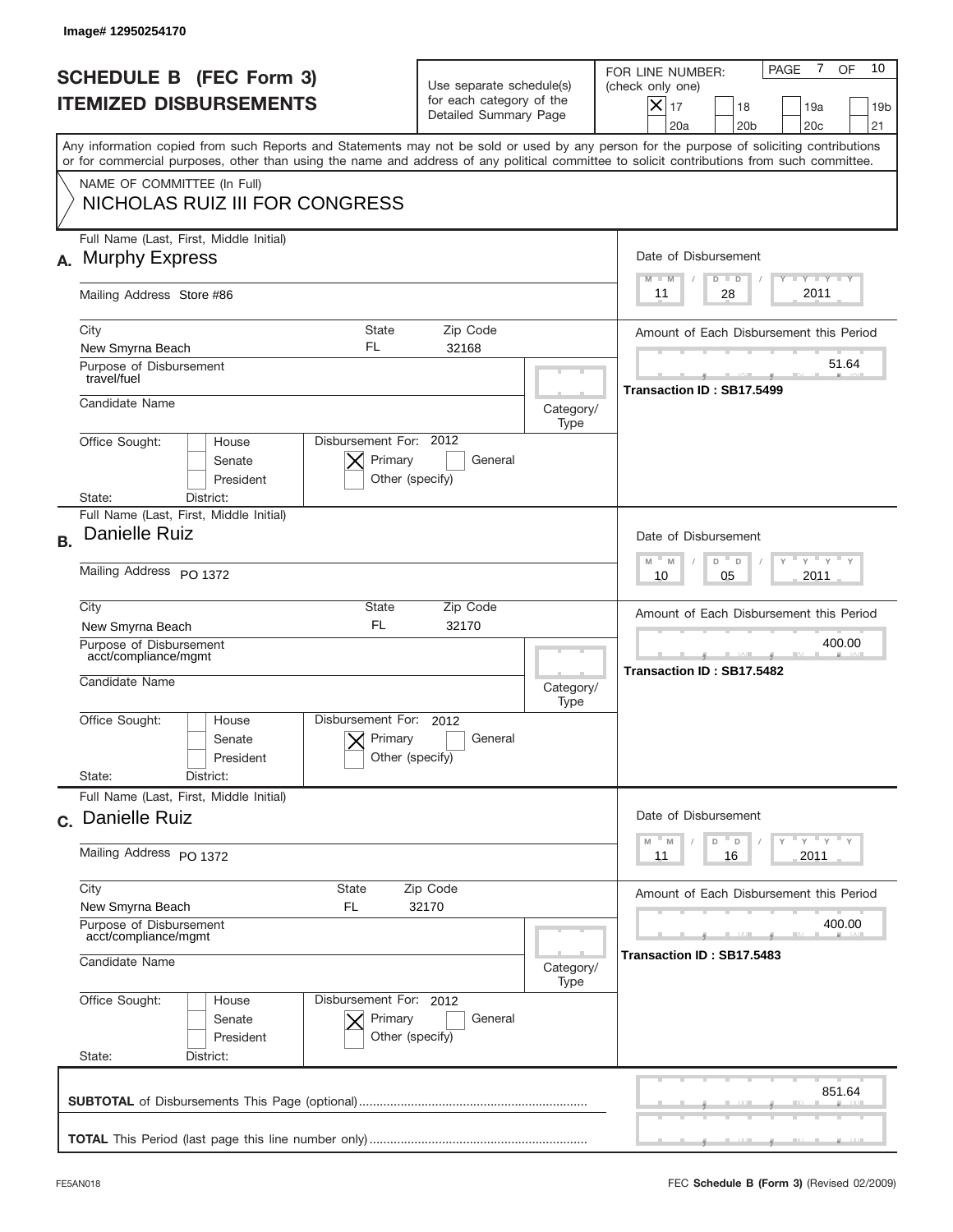|           | Image# 12950254171                                                                                                                                                                                                                                                                      |                                                                               |                                         |                                                                                                                                                                   |  |  |
|-----------|-----------------------------------------------------------------------------------------------------------------------------------------------------------------------------------------------------------------------------------------------------------------------------------------|-------------------------------------------------------------------------------|-----------------------------------------|-------------------------------------------------------------------------------------------------------------------------------------------------------------------|--|--|
|           | <b>SCHEDULE B (FEC Form 3)</b><br><b>ITEMIZED DISBURSEMENTS</b>                                                                                                                                                                                                                         | Use separate schedule(s)<br>for each category of the<br>Detailed Summary Page |                                         | 10<br>8<br>PAGE<br>OF<br>FOR LINE NUMBER:<br>(check only one)<br>$X _{17}$<br>18<br>19a<br>19 <sub>b</sub><br>20a<br>20 <sub>b</sub><br>20 <sub>c</sub><br>21     |  |  |
|           | Any information copied from such Reports and Statements may not be sold or used by any person for the purpose of soliciting contributions<br>or for commercial purposes, other than using the name and address of any political committee to solicit contributions from such committee. |                                                                               |                                         |                                                                                                                                                                   |  |  |
|           | NAME OF COMMITTEE (In Full)<br>NICHOLAS RUIZ III FOR CONGRESS                                                                                                                                                                                                                           |                                                                               |                                         |                                                                                                                                                                   |  |  |
| A.        | Full Name (Last, First, Middle Initial)<br><b>Danielle Ruiz</b>                                                                                                                                                                                                                         |                                                                               |                                         | Date of Disbursement<br>Y TY TY TY<br>$M - M$<br>$D$ $D$                                                                                                          |  |  |
|           | Mailing Address PO 1372                                                                                                                                                                                                                                                                 |                                                                               |                                         | 2011<br>08<br>12                                                                                                                                                  |  |  |
|           | City<br>State<br>FL<br>New Smyrna Beach                                                                                                                                                                                                                                                 |                                                                               | Amount of Each Disbursement this Period |                                                                                                                                                                   |  |  |
|           | Purpose of Disbursement<br>acct./compliance/mgmt.                                                                                                                                                                                                                                       |                                                                               | 400.00                                  |                                                                                                                                                                   |  |  |
|           | Candidate Name                                                                                                                                                                                                                                                                          |                                                                               |                                         | Transaction ID: SB17.5505                                                                                                                                         |  |  |
|           | Disbursement For: 2012<br>Office Sought:<br>House<br>Primary<br>Senate<br>President<br>Other (specify)<br>State:<br>District:                                                                                                                                                           | General                                                                       | Type                                    |                                                                                                                                                                   |  |  |
| <b>B.</b> | Full Name (Last, First, Middle Initial)<br>SocketLabs                                                                                                                                                                                                                                   |                                                                               |                                         | Date of Disbursement<br>$\frac{1}{2}$ $\frac{1}{2}$ $\frac{1}{2}$ $\frac{1}{2}$ $\frac{1}{2}$ $\frac{1}{2}$ $\frac{1}{2}$ $\frac{1}{2}$<br>$M - M$<br>D<br>$\Box$ |  |  |
|           | Mailing Address 650 Naamans Road, #307                                                                                                                                                                                                                                                  |                                                                               |                                         | 2011<br>10<br>19                                                                                                                                                  |  |  |
|           | City<br>State<br>DE<br>Claymont                                                                                                                                                                                                                                                         |                                                                               | Amount of Each Disbursement this Period |                                                                                                                                                                   |  |  |
|           | Purpose of Disbursement<br>email<br>Candidate Name                                                                                                                                                                                                                                      |                                                                               | Category/<br>Type                       | 96.84<br>Transaction ID: SB17.5456                                                                                                                                |  |  |
|           | Disbursement For: 2012<br>Office Sought:<br>House<br>Primary<br>Senate<br>Other (specify)<br>President<br>State:<br>District:                                                                                                                                                           | General                                                                       |                                         |                                                                                                                                                                   |  |  |
|           | Full Name (Last, First, Middle Initial)                                                                                                                                                                                                                                                 |                                                                               |                                         |                                                                                                                                                                   |  |  |
|           | c. SocketLabs                                                                                                                                                                                                                                                                           |                                                                               |                                         | Date of Disbursement<br>$\gamma$ = $\gamma$ = $\gamma$ = $\gamma$<br>$-M$<br>D<br>M<br>D                                                                          |  |  |
|           | Mailing Address 650 Naamans Road, #307                                                                                                                                                                                                                                                  | 2011<br>11<br>21                                                              |                                         |                                                                                                                                                                   |  |  |
|           | City<br>State<br>Zip Code<br>Claymont<br>DE<br>19703                                                                                                                                                                                                                                    |                                                                               | Amount of Each Disbursement this Period |                                                                                                                                                                   |  |  |
|           | Purpose of Disbursement<br>email<br>Candidate Name                                                                                                                                                                                                                                      |                                                                               |                                         | 125.66<br>Transaction ID: SB17.5496                                                                                                                               |  |  |
|           | Office Sought:<br>Disbursement For: 2012<br>House<br>Primary<br>Senate<br>President<br>Other (specify)<br>State:<br>District:                                                                                                                                                           | Type                                                                          |                                         |                                                                                                                                                                   |  |  |
|           |                                                                                                                                                                                                                                                                                         |                                                                               |                                         | 622.50                                                                                                                                                            |  |  |
|           |                                                                                                                                                                                                                                                                                         |                                                                               |                                         |                                                                                                                                                                   |  |  |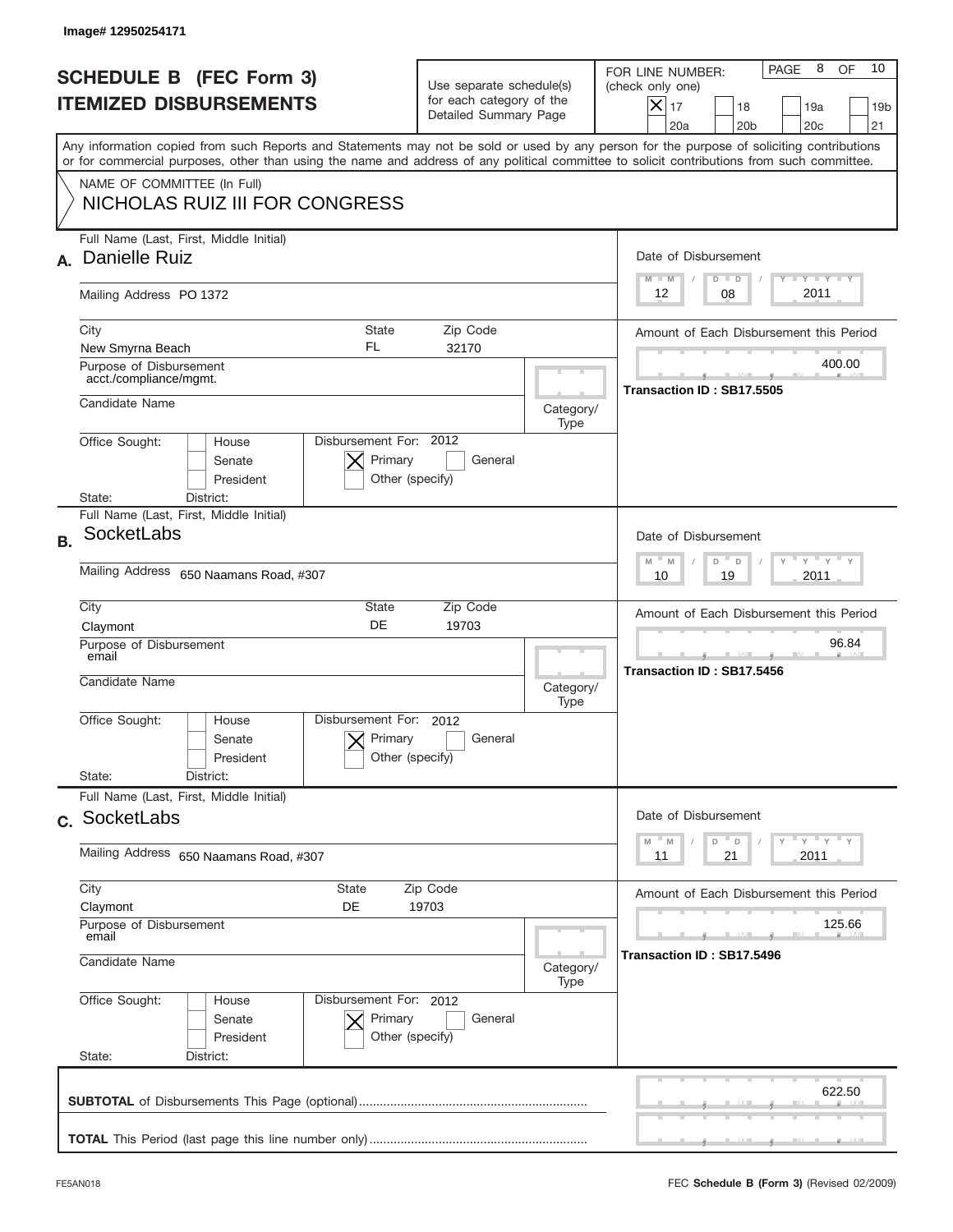|           | Image# 12950254172                                                                                                                                                                                                                                                                      |                                                                               |                                         |                                                                                                                                                                    |
|-----------|-----------------------------------------------------------------------------------------------------------------------------------------------------------------------------------------------------------------------------------------------------------------------------------------|-------------------------------------------------------------------------------|-----------------------------------------|--------------------------------------------------------------------------------------------------------------------------------------------------------------------|
|           | <b>SCHEDULE B (FEC Form 3)</b><br><b>ITEMIZED DISBURSEMENTS</b>                                                                                                                                                                                                                         | Use separate schedule(s)<br>for each category of the<br>Detailed Summary Page |                                         | 10<br>9<br>OF<br>PAGE<br>FOR LINE NUMBER:<br>(check only one)<br>$\times$<br>17<br>18<br>19a<br>19 <sub>b</sub><br>20a<br>20 <sub>b</sub><br>20 <sub>c</sub><br>21 |
|           | Any information copied from such Reports and Statements may not be sold or used by any person for the purpose of soliciting contributions<br>or for commercial purposes, other than using the name and address of any political committee to solicit contributions from such committee. |                                                                               |                                         |                                                                                                                                                                    |
|           | NAME OF COMMITTEE (In Full)<br>NICHOLAS RUIZ III FOR CONGRESS                                                                                                                                                                                                                           |                                                                               |                                         |                                                                                                                                                                    |
| А.        | Full Name (Last, First, Middle Initial)<br>SocketLabs                                                                                                                                                                                                                                   |                                                                               |                                         | Date of Disbursement<br>$T - Y$ $T - Y$<br>$M - M$<br>$D$ $D$                                                                                                      |
|           | Mailing Address 650 Naamans Road, #307                                                                                                                                                                                                                                                  |                                                                               |                                         | 2011<br>19<br>12                                                                                                                                                   |
|           | City<br>State<br>DE<br>Claymont                                                                                                                                                                                                                                                         | Zip Code<br>19703                                                             |                                         | Amount of Each Disbursement this Period                                                                                                                            |
|           | Purpose of Disbursement<br>email                                                                                                                                                                                                                                                        |                                                                               | 79.76<br>Transaction ID: SB17.5513      |                                                                                                                                                                    |
|           | Candidate Name                                                                                                                                                                                                                                                                          |                                                                               | Category/<br>Type                       |                                                                                                                                                                    |
|           | Disbursement For: 2012<br>Office Sought:<br>House<br>Primary<br>Senate<br>Other (specify)<br>President<br>State:<br>District:                                                                                                                                                           | General                                                                       |                                         |                                                                                                                                                                    |
| <b>B.</b> | Full Name (Last, First, Middle Initial)<br><b>US Airways</b>                                                                                                                                                                                                                            |                                                                               |                                         | Date of Disbursement<br>$\frac{1}{2}$ $\frac{1}{2}$ $\frac{1}{2}$ $\frac{1}{2}$ $\frac{1}{2}$ $\frac{1}{2}$ $\frac{1}{2}$ $\frac{1}{2}$<br>$M - M$<br>D<br>$\Box$  |
|           | Mailing Address 4000 E. Sky Harbor Blvd.                                                                                                                                                                                                                                                |                                                                               |                                         | 2011<br>10<br>17                                                                                                                                                   |
|           | City<br>State<br>AZ<br>Phoenix                                                                                                                                                                                                                                                          |                                                                               | Amount of Each Disbursement this Period |                                                                                                                                                                    |
|           | Purpose of Disbursement<br>airfare<br>Candidate Name                                                                                                                                                                                                                                    |                                                                               |                                         | 233.40<br>__<br>Transaction ID: SB17.5452                                                                                                                          |
|           | Disbursement For: 2012<br>Office Sought:<br>House<br>Primary<br>Senate<br>Other (specify)<br>President                                                                                                                                                                                  | General                                                                       | Type                                    |                                                                                                                                                                    |
|           | State:<br>District:<br>Full Name (Last, First, Middle Initial)                                                                                                                                                                                                                          |                                                                               |                                         |                                                                                                                                                                    |
|           | c. US Airways                                                                                                                                                                                                                                                                           |                                                                               |                                         | Date of Disbursement<br>≡ γ ≡ γ ≡ γ<br>M<br>D<br>M<br>D                                                                                                            |
|           | Mailing Address 4000 E. Sky Harbor Blvd.                                                                                                                                                                                                                                                | 17<br>2011<br>10                                                              |                                         |                                                                                                                                                                    |
|           | City<br>State<br>Phoenix<br>AZ                                                                                                                                                                                                                                                          | Zip Code<br>85034                                                             |                                         | Amount of Each Disbursement this Period                                                                                                                            |
|           | Purpose of Disbursement<br>airfare                                                                                                                                                                                                                                                      |                                                                               |                                         | 233.40<br>Transaction ID: SB17.5453                                                                                                                                |
|           | Candidate Name                                                                                                                                                                                                                                                                          | Category/<br>Type                                                             |                                         |                                                                                                                                                                    |
|           | Office Sought:<br>Disbursement For: 2012<br>House<br>Senate<br>Primary<br>President<br>Other (specify)<br>State:<br>District:                                                                                                                                                           |                                                                               |                                         |                                                                                                                                                                    |
|           |                                                                                                                                                                                                                                                                                         |                                                                               |                                         | 546.56                                                                                                                                                             |
|           |                                                                                                                                                                                                                                                                                         |                                                                               |                                         |                                                                                                                                                                    |